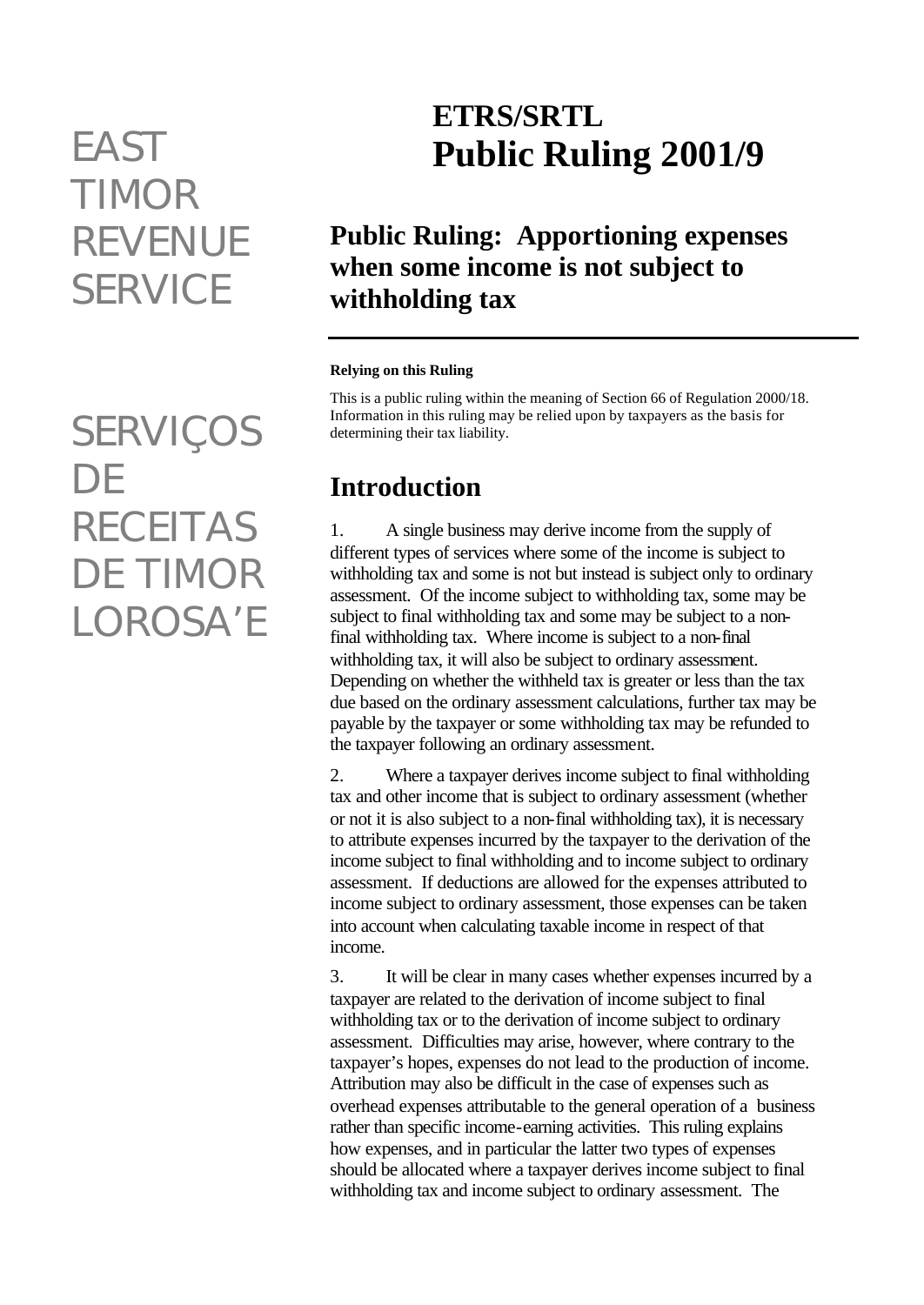Page 2 of 3

second (next) part of this ruling addresses the question of expenses that can be attributed directly to the derivation of one type of income or the other. The third part of this ruling addresses the question of expenses attributable to the general operation of a business rather than specific income-earning activities. The fourth part of this ruling explains how expenses do not lead to the production of income.

#### **Expenses that can be attributed directly to the derivation of a type of income**

4. Expenses that can be attributed directly to the derivation of a particular type of income must be treated as incurred to derive that income. If expenses are incurred to derive income subject to final withholding tax, they cannot be taken into account when calculating taxable income under the ordinary assessment system.

5. For example, expenses incurred by a construction company for the wages of workers who have been employed on a particular construction project cannot be taken into account when calculating the company's income from other activities because the income from the construction project will have been subject to a final withholding tax.

### **General expenses that cannot be attributed directly to the derivation of a type of income**

6. Where a business carries on more than one type of activity, it may incur general expenses that are not directly attributable to the derivation of a particular type of income. Where an expense is attributable to more than one type of income, it must be apportioned between the different types of income on a pro-rata basis. If it is not possible to directly attribute expense to different types of income, attribution must be done on a pro-rata basis.

7. Where expenses are subject to general deduction restrictions, the effect of these restrictions are applied to expenses before the expenses are attributed to particular types of income.

Example:

Brisbane Construction and Retailing Company has a paid up capital of \$10,000 and debt of \$40,000. It incurs the following expenses in 2001:

- \$3,000 interest expenses
- \$5,000 wage expenses of construction workers who work exclusively on construction projects
- \$6,000 wage expenses of retail shop assistants who work exclusively in the retail operations of the company